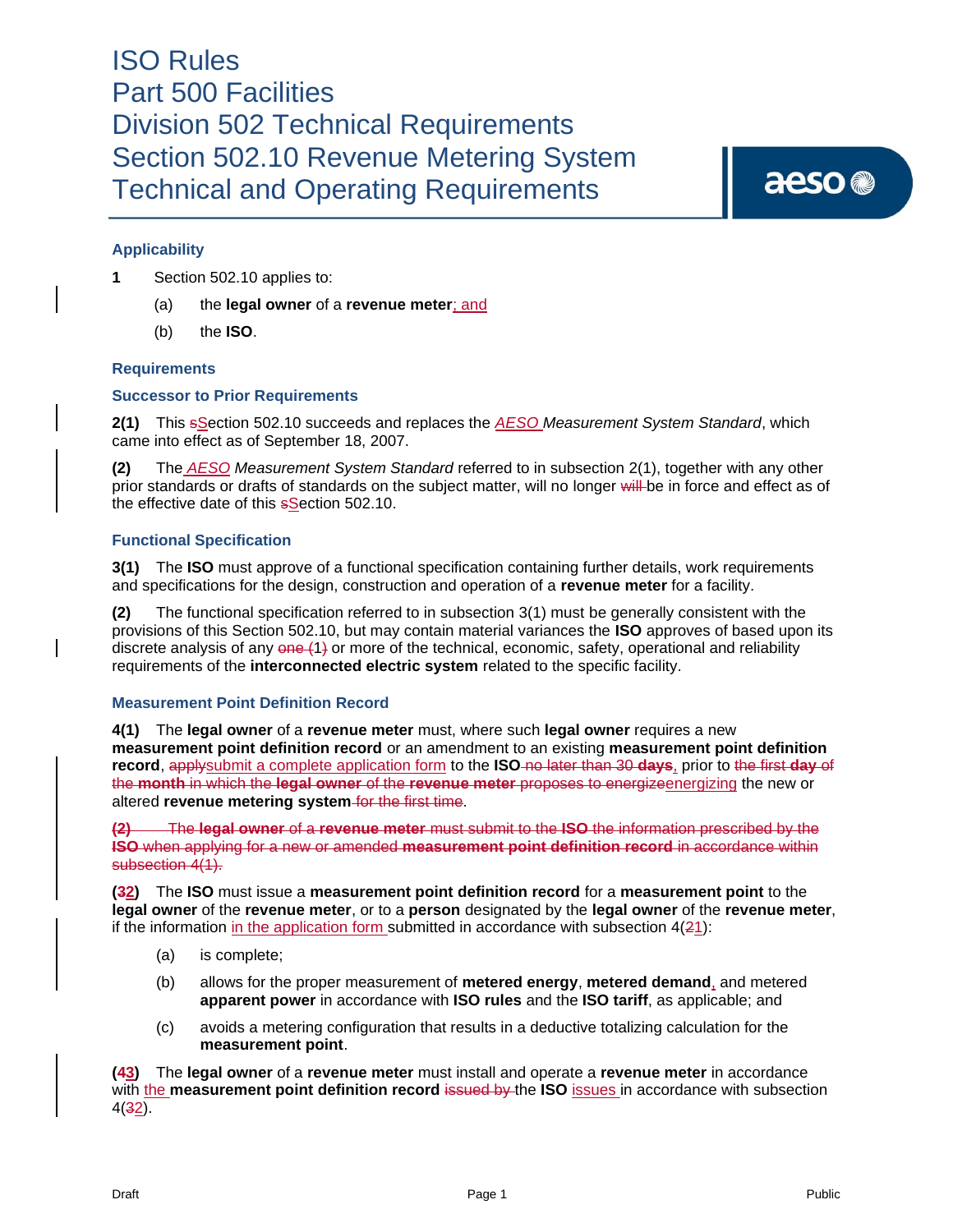## **Revenue Meter**

**5(1)** The **legal owner** of a **revenue meter** must ensure that the **revenue meter** is approved, verified, sealed, re-verified and sealed, as applicable, in accordance with the *Electricity and Gas Inspections Act,*  RSC 1985 c E-4, as amended.

**(2)** The **legal owner** of a **revenue meter** must ensure that the **revenue meter** has an accuracy class rating that is less than or equal to 0.2% for Watthour measurement if:

- (a) the capacity of the **metering point** of the **revenue meter** is greater than or equal to 1.0 MVA; and
- (b) the **revenue meter** is not the subject of a dispensation under the *Electricity and Gas Inspection Act*, RSC 1985 c E-4, as amended.

**(32)** The **legal owner** of a **revenue meter** must ensure that the **revenue meter** has an accuracy class rating that is less than or equal to 0.5% for Varhour measurement if:

- (a) the capacity of the **metering point** of the **revenue meter** is greater than or equal to 1.0 MVA; and
- (b) the **revenue meter** is not the subject of a dispensation under the *Electricity and Gas Inspection Act*, RSC 1985 c E-4, as amended.

### **Measurement Transformer**

**6(1)** The **legal owner** of a **revenue meter** must ensure that the measurement transformer has an accuracy class rating less than or equal to 0.3% if:

- (a) the capacity of the **metering point** of the **revenue meter** is greater than or equal to 1.0 MVA; and
- (b) the **revenue meter** is not the subject of a dispensation under the *Electricity and Gas Inspection Act*, RSC 1985 c E-4, as amended.

**(2)** The **legal owner** of a **revenue meter** must, unless the **ISO** approves otherwise, ensure that the measurement transformer:

- (a) is located and connected without compensation methods;
- (b) produces a real **metering point**; and
- (c) has a dedicated current transformer core for measurement.

#### **Metering Data Services**

**7(1)** The **legal owner** of a **revenue meter** must retain metering data from the **revenue metering system**, including a record of final estimates and adjustments, and the method used to perform the estimates or adjustments, in the electronic format specified in the **Commission**'s *Rule 021: Settlement System Code Rules* for a period of at least 8 years.

**(2)** The **legal owner** of a **revenue meter** must process metering data for each **measurement point** in accordance with the algorithm in the **measurement point definition record** issued in accordance with subsection 4(3).

**(3)** The **legal owner** of a **revenue meter** must, within 30 **days** of energizing the **revenue meter** for the first time, validate the **metering equipment** and the metering data using reasonable methods and alternative data sources.

**(4)** The **legal owner** must maintain validation records until the next in-situ testing date set out in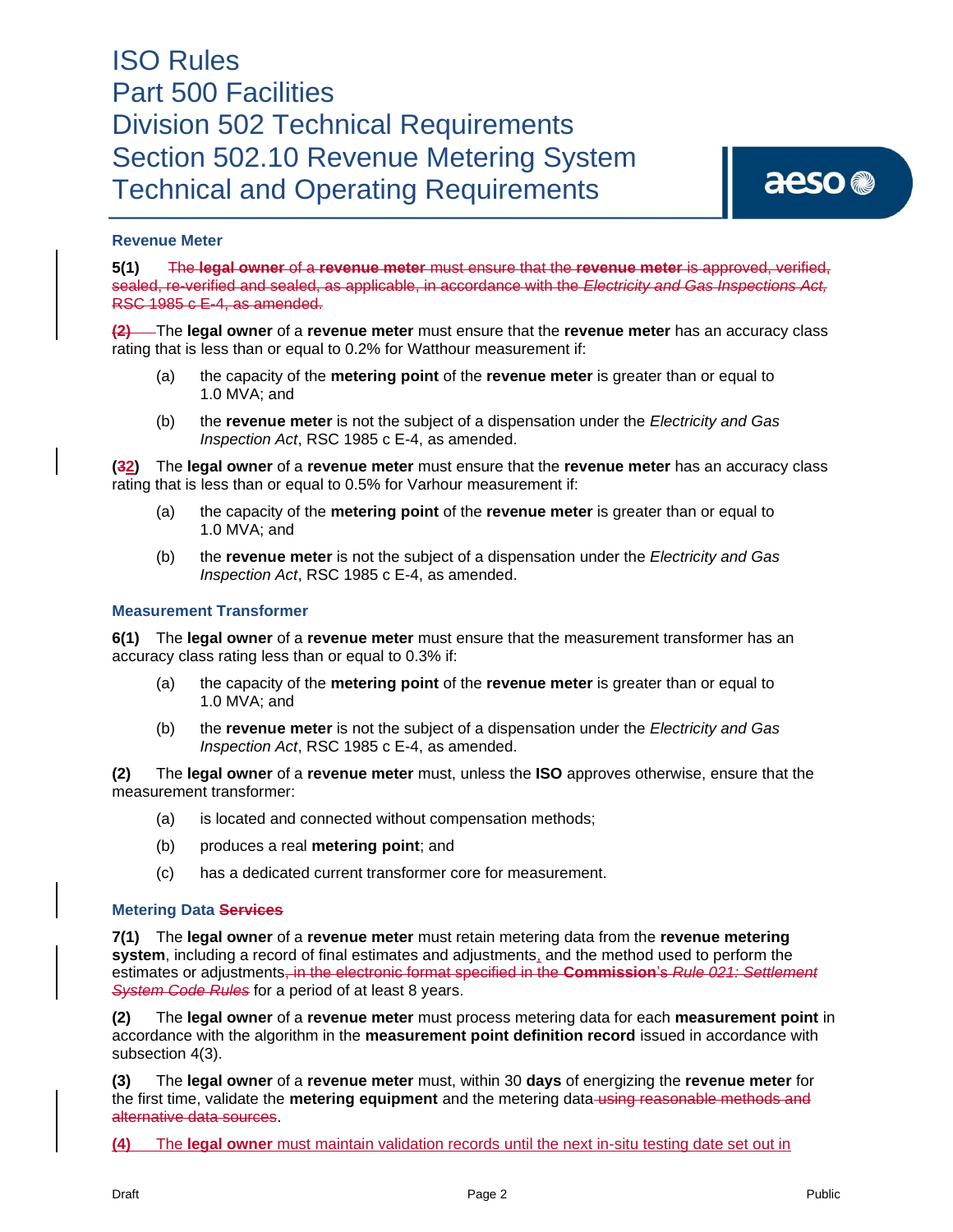# aeso<sup>®</sup>

### subsection 8(1).

### **Revenue Meter Testing and Reporting**

**8(1)** NOTE TO DRAFT: The AESO is continuing to assess the minimum requirements for in-situ testing for proposed new Section 502.10. At the upcoming December 11, 2019 Stakeholder consultation session, the AESO will be seeking specific input from stakeholders on:

- the methodology for determining MW class;
- the in-situ test frequency for each MW class; and
- the requirements and process for test frequency change when the MW class is changed for a meter.

Prior to the Stakeholder consultation meeting, stakeholders are encouraged to review section 6.4.3 and Appendix 5 of the *Measurement System Standard,* and the June 29, 2017 Working Group Meeting Notes.

### **8(1)** The **legal owner** of a **revenue meter** must perform in-situ testing:

- (a) upon a change of any **metering equipment** associated with the **revenue meter**; and
- (b) as per the testing intervals set out in Table 1:

### **Table 1 – In-situ Testing Frequency Based on Revenue Meter MW Class**

| <b>MW Class</b>                                                             | <b>Testing Interval</b>                                                                                                                                            |
|-----------------------------------------------------------------------------|--------------------------------------------------------------------------------------------------------------------------------------------------------------------|
| Greater than 20 MW                                                          | Every 2 years from the date of<br>(A)<br>commissioning; or                                                                                                         |
|                                                                             | For existing revenue meters, every<br>(B)<br>2 years from the date of the previous in-<br>situ test.                                                               |
| Greater than or equal<br>(ii)<br>to 5 MW and less than<br>or equal to 20 MW | Every 4 years from the date of<br>(A)<br>commissioning; or<br>For existing revenue meters, every<br>(B)<br>4 years from the date of the previous in-<br>situ test. |

**(2)** The **legal owner** of a **revenue meter** must calculate the MW class in subsection 8(1)(b) as follows:

(a) determine the total active energy in MWh at the **measurement point** for the calendar year; and

(b) divide the total active energy determined in subsection  $8(2)(a)$  by the number of settlement intervals in the same calendar year, including the intervals in which active energy is zero.

**(23)** The **legal owner** of a **revenue meter** must provide the results of the in-situ test performed in subsection 8(1) to the **ISO** if the test resulted in an error measurement of +/- 3%.

**(34)** Notwithstanding subsections 8(1), 8(2) and 8(3) above, Tthe **legal owner** of a **revenue meter** must, at the request of the **ISO**, complete and report the results of an in-situ test for the **metering equipment** within 30 **days** of receiving the **ISO**'s request or within a mutually agreed time frame.: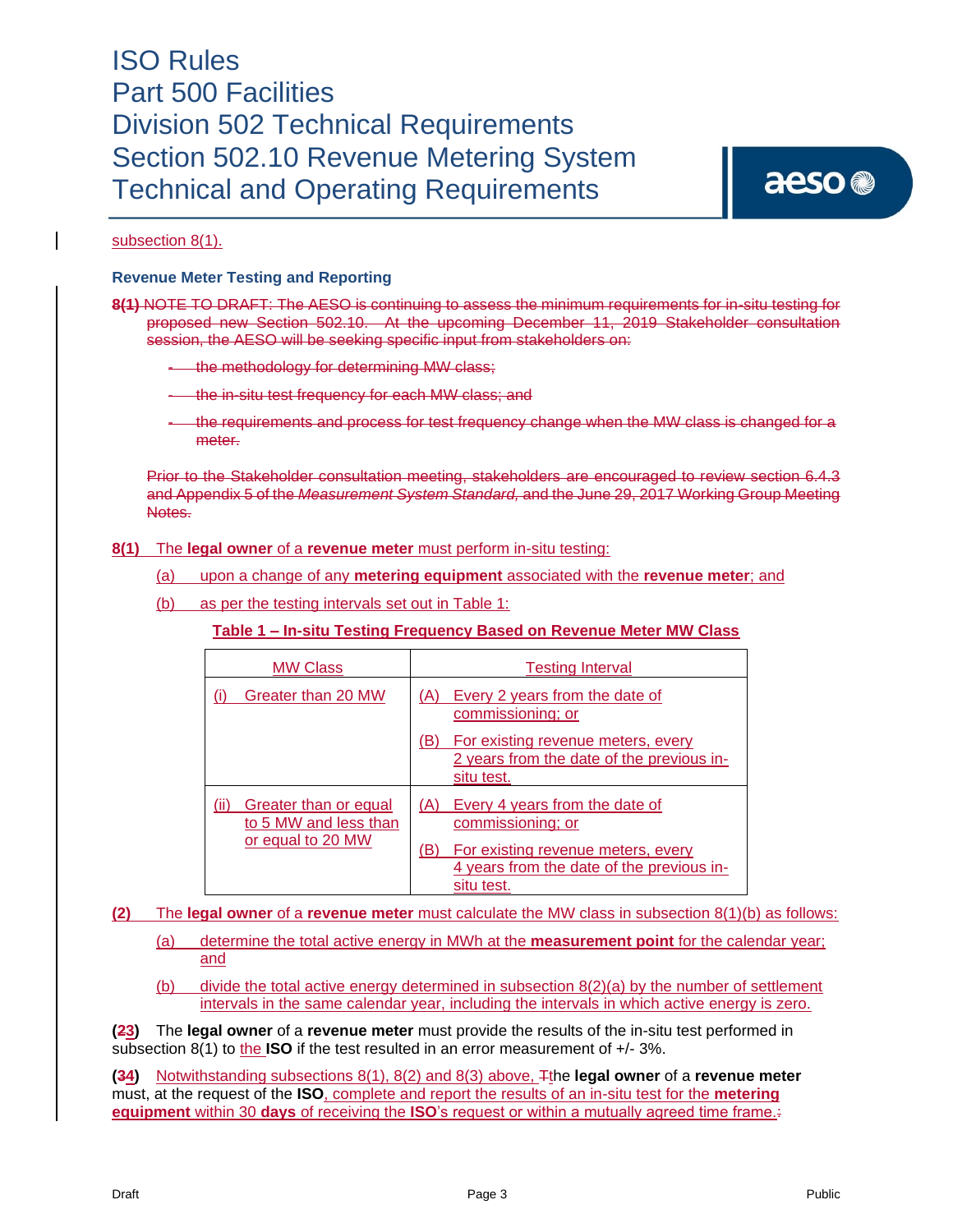

(a) undertake and complete in-situ tests for the **metering equipment** within a mutually agreed time frame; and

(b) report the results to the **ISO** within 30 **days** of receiving the **ISO**'s request.

### **Measurement Data Corrections**

**9(1)** The **legal owner** of a **revenue meter** must, if the **legal owner** discovers an error in measurement data, where the net difference in consumption from the measurement data previously submitted to the **ISO** is:

(a) 100 MWh or greater, for sites other than large micro-generation; or

(b) 100 kWh or greater for large micro-generation sites,

notify the **ISO** in writing of the reason for the error.

that has been submitted to the **ISO** for financial settlement, notify the **ISO** of the error as soon as practicable in the form the **ISO** specifies.

**(2)** The **legal owner** of a **revenue meter** must include the following information in the notice referred to in subsection 9(1):

(a) the reason for the error; and

(b) the correct measurement data.

**(3)** The **ISO** must review the information submitted in the notice referred to in subsection 9(1) and confirm whether the previously submitted measurement data is erroneous.

**(4)** The **legal owner** of a **revenue meter** must submit the correct measurement data to the **ISO** as soon as practicable if the **ISO**'s review in subsection 9(3) confirms that the previously submitted measurement data was erroneous.

### **Restoration**

**10(1)** The **legal owner** of a **revenue meter** must, upon becoming aware of a failure of the **revenue metering system** that may result in a restatement of measurement data that has been submitted to the **ISO**, notify the **ISO** in writing of the failure, restore the **revenue metering system** within 30 **days**.

**(2)** The **legal owner** of a **revenue meter** must, notify the **ISO** in writing of the failure if the **legal owner** is unable to restore the **revenue metering system** within 30 **days** of providing the notification underin accordance with subsection 10(1):.

(a) investigate and determine the nature and extent of the failure;

(b) provide the **ISO** with written notification detailing the nature and extent of the failure; and

(c) submit to the **ISO** a plan to restore the **revenue metering system**.

**(3)** The **ISO** must:

- (a) approve the restoration plan submitted in accordance with subsection 10(2)(c) if the **ISO** is satisfied that the restoration plan will resolve the failure within a reasonable amount of time; or
- (b) direct the **legal owner** of the **revenue meter** to amend the restoration plan in a manner that will resolve the failure within a reasonable amount of time.

**(3)** The **legal owner** of a **revenue meter** must include a plan to restore the **revenue metering system** when notifying the **ISO** in accordance with subsection 10(2).